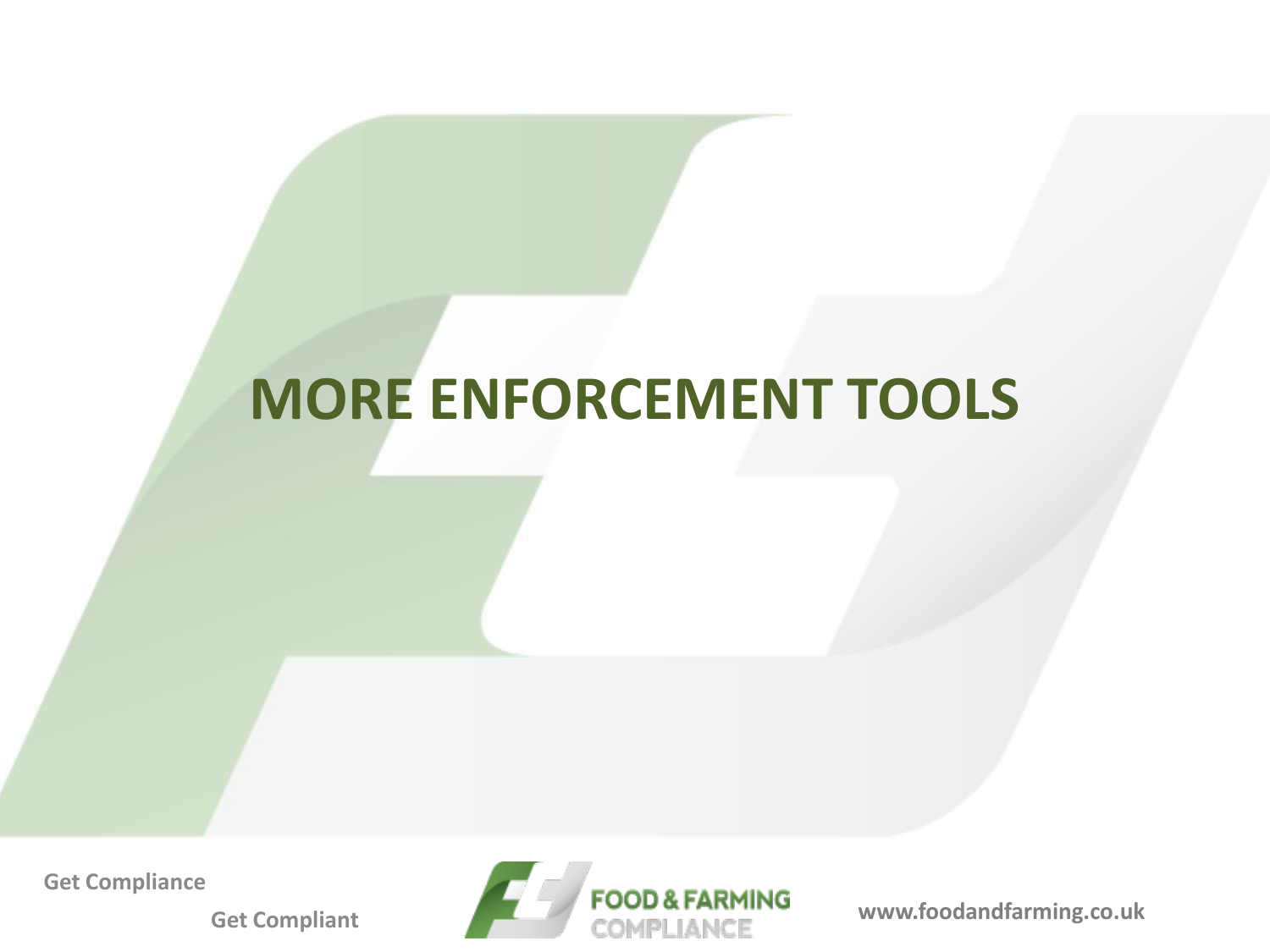### **Animal Health Act- Reminder**

**Free Roaming Dogs - Latch Key Dogs**  $\rightarrow$  Problems with ? (Fouling / arriving/ coming up to people / rubbish bags – domestic and commercial / road safety – users and the dog itself)

Remedies?

**Get Compliance**

**Get Compliant**

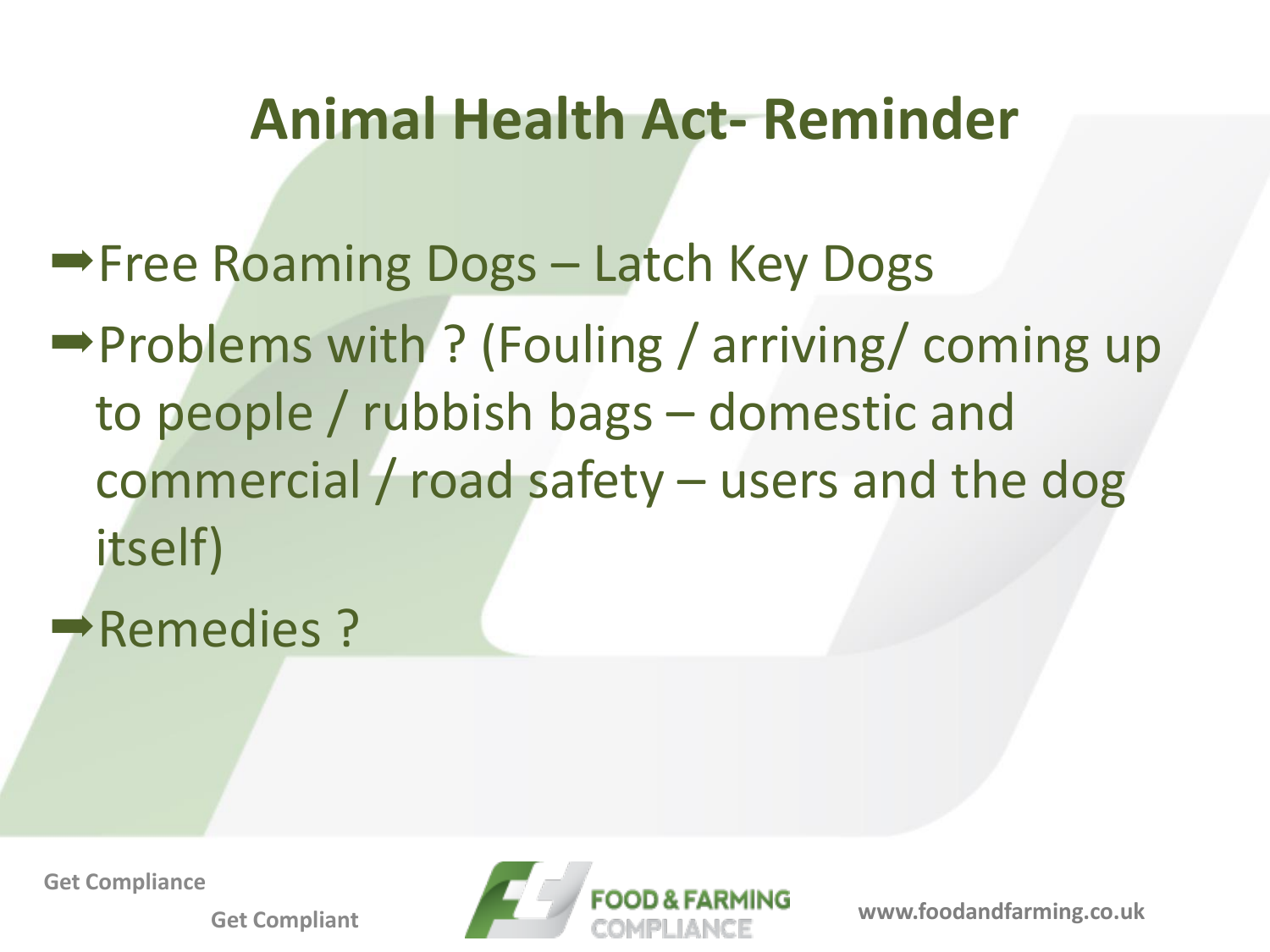$\rightarrow$  Is the Owner / Person responsible failing in their "Duty of Care" under Section 9 of the Act ?

Are the Dogs' needs being met to the extent of good practice?

Does it have a suitable environment?

**→ Code of practice for the Welfare of Dogs** 

 $\rightarrow$  Is it protected from injury ?

**Get Compliance**

**Get Compliant**

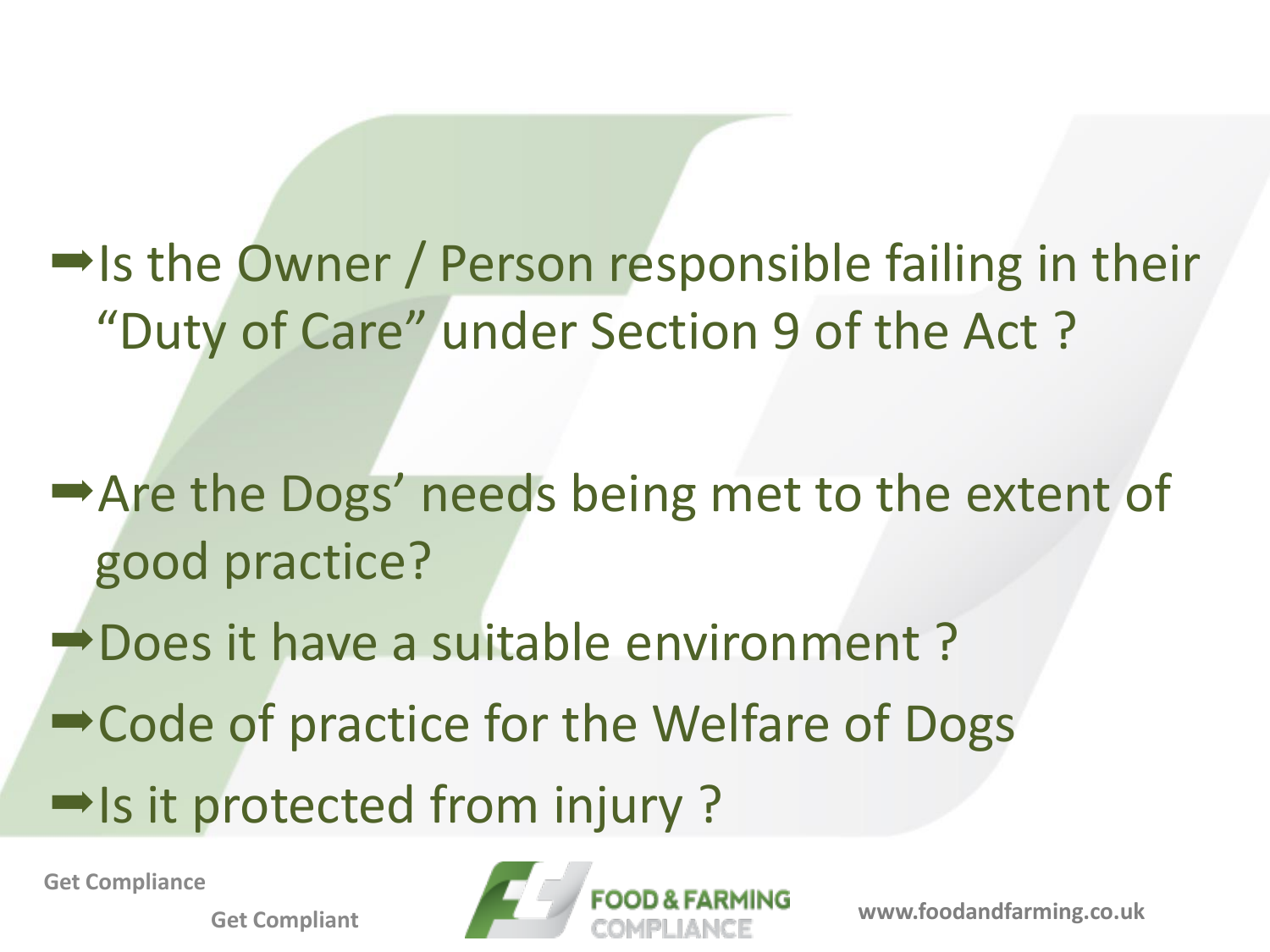## Can you serve an Improvement Notice under Section 10 of the Act ?

**Get Compliance**

Yes

**Get Compliant**

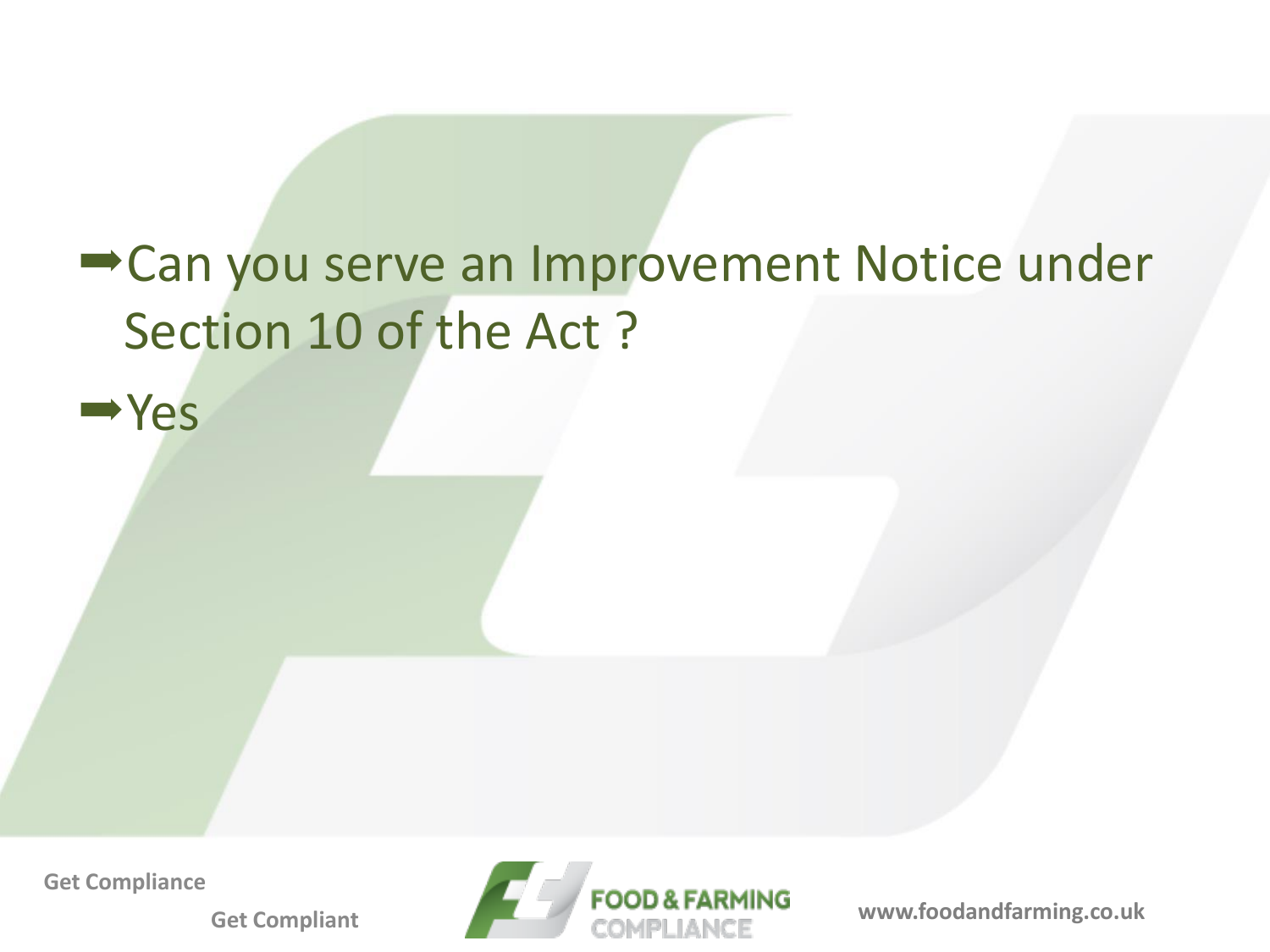# Compliance /Non Compliance

#### What if non Compliance?

**Get Compliance**

**Get Compliant**

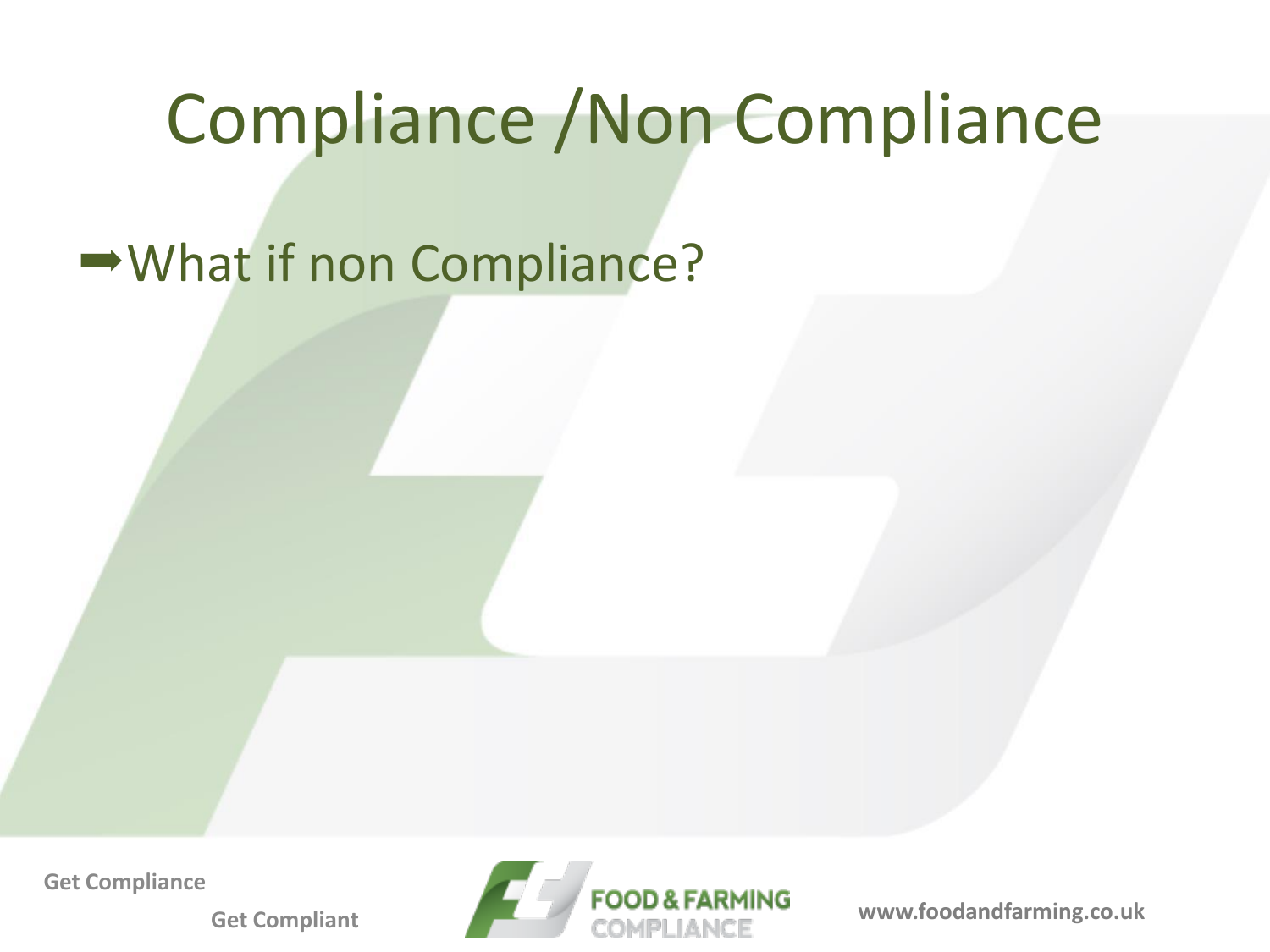# Recent Case

#### Interesting Result !

**Get Compliance**

**Get Compliant**

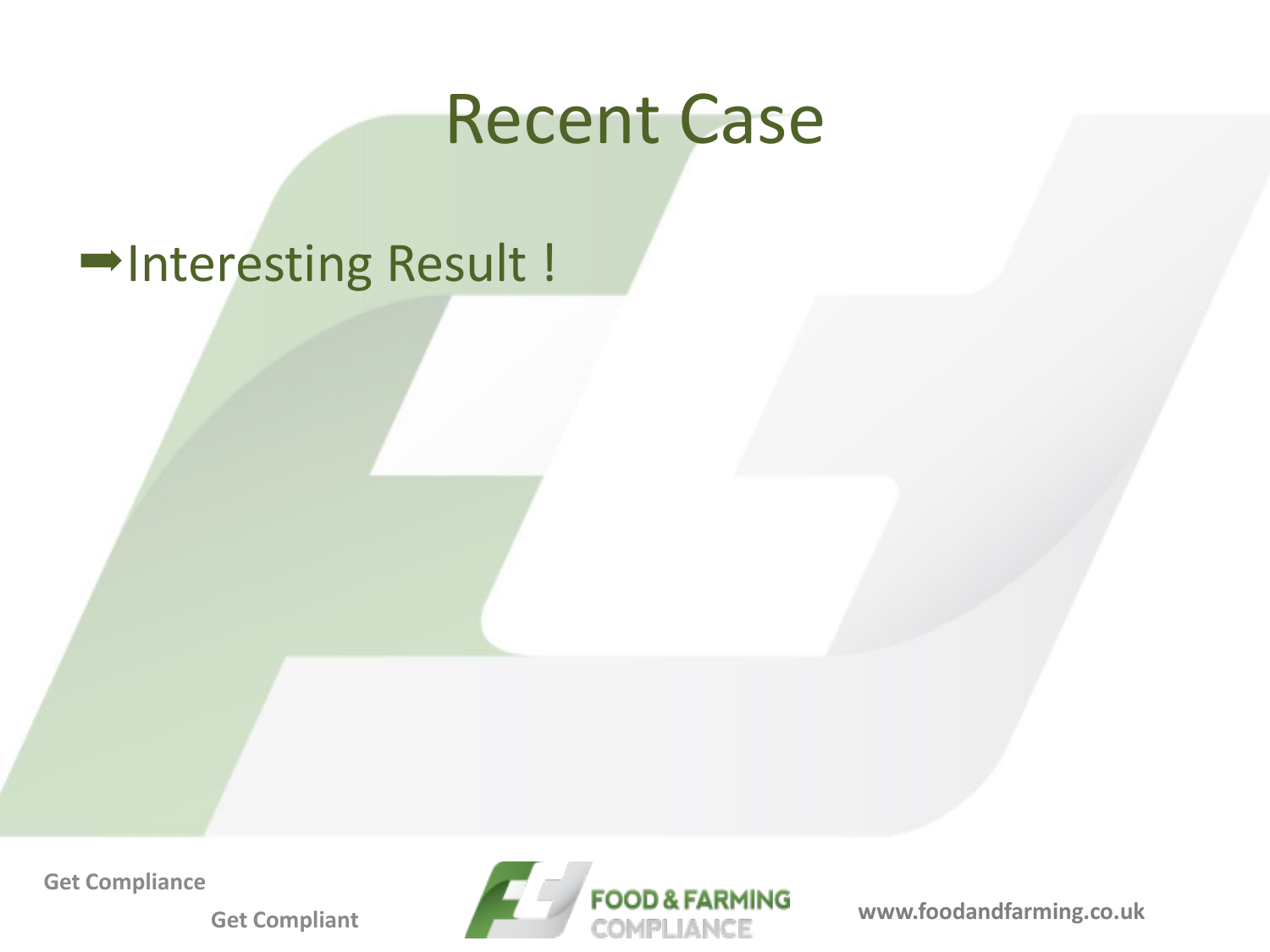# **Stray dog costs Stroud woman over £2,500**

- **→ Cheltenham Magistrates fined Linda Chapman of Glebe Road,** Minchinhampton £2000, added a victim surcharge of £120 and awarded Stroud District Council its full costs of £425.
- $\rightarrow$  Stroud District council brought the prosecution after residents complained that the black and white male Border Collie, Doodles, was roaming freely, fouling, damaging refuse bags and obstructing traffic
- The council had previously issued warnings to Ms Chapman but decided that in allowing him to repeatedly run into the road she was failing to provide a suitable place for him to live, breaching the rules of the Animal Welfare Act 2006

**Get Compliance**

**Get Compliant**